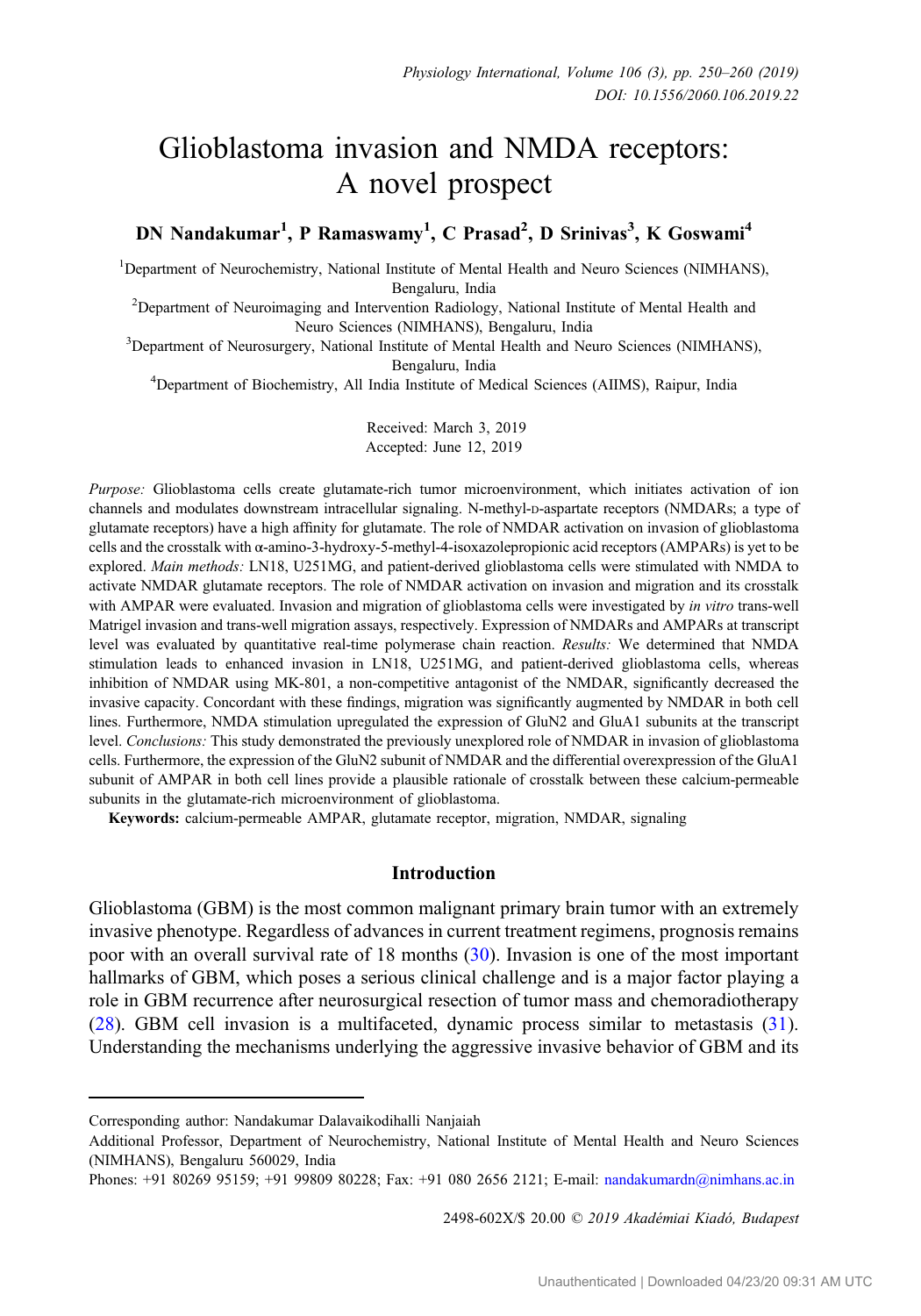intracellular biology is of paramount importance. Although several studies have aimed at understanding the aggressive invasive behavior of GBM, it still remains to be deciphered.

Astrocyte-derived tumors co-opt neurotransmitters such as glutamate, and ion channels mediated signaling to support their unusual growth [\(18\)](#page-9-0). The N-methyl-D-aspartate receptor (NMDAR) is one of the important subclasses of glutamate receptors. They are tetrameric complexes assembled from two NR1 (GluN1) and two NR2 (GluN2) subunits. The different GluN2 subunits (GluN2A–GluN2D) confer distinct gating and pharmacological properties on the heteromeric receptor channel ([15\)](#page-9-0). Even though NMDARs exist as multiple subtypes with distinct pharmacological and biophysical properties, major functions are largely determined by the GluN2 subunit (GluN2A–GluN2D) [\(8](#page-9-0)). NMDARs are shown to play a role in the regulation of calcium-dependent migration of neuronal progenitors during neural development [\(16](#page-9-0)). Earlier, we have shown that NMDARs play a role in GBM cell proliferation [\(22](#page-9-0)). However, the role of NMDARs in the aggressive migration and invasion of GBM pathobiology is still elusive.

α-Amino-3-hydroxy-5-methyl-4-isoxazolepropionic acid (AMPA)-type glutamate receptors assemble as homo- or heterotetramers of GluR1-4 (GluA1-4) subunits [\(25](#page-9-0)). Complexes composed of GluA1, GluA3, and GluA4 subunits of AMPA receptors (AMPARs) form calcium-permeable channels, whereas subunit GluA2-containing AMPAR form calcium-impermeable channels due to the presence of an arginine at the pore apex, which is introduced post-transcriptionally by RNA editing [\(32](#page-10-0)). Activation of AMPA-type glutamate receptors has been shown to play a crucial role in the growth and migration of GBM cells ([11\)](#page-9-0). Previous study has reported the role of calcium-permeable AMPA receptors in facilitating proliferation and mobility of GBM cells via Akt activation ([12\)](#page-9-0). However, in a glutamate-rich microenvironment, the crosstalk between NMDAR and AMPAR in the growth of GBM is yet to be explored.

GBM is characterized by tumor heterogeneity and accumulation of different genetic abnormalities. Tumor suppressor p53 is one of the most common genes mutated in GBM, and 40% of GBM tumors are reported to express mutant p53 [\(4](#page-9-0)). Patient-derived cells can contribute significantly to generating clinically relevant in vitro models of GBM invasion [\(19](#page-9-0)). Therefore, a greater understanding of GBM invasion through NMDA in a glutamaterich microenvironment and the possible crosstalk among glutamate receptors is crucial. With this perspective, the present work was designed by incorporating p53 mutant GBM cell lines LN18 and U251MG along with patient-derived GBM cells to investigate migration, invasion, and crosstalk between NMDAR and AMPAR, upon stimulation by NMDA in glutamate-rich microenvironment.

## Materials and Methods

#### Cell lines and primary cell culture

The LN18 cell line was procured from the National Centre for Cell Science, India, and the U251MG cell line was kindly provided by Prof. P. Kondaiah (Indian Institute of Sciences, Bengaluru, India). Based on clinical diagnosis and neuroimaging, the human high-grade glioma tumor samples were collected during surgeries performed at the Department of Neurosurgery, NIMHANS, Bengaluru, India. An informed consent was obtained from each patient before collecting the tumor samples, as per the protocol approved by the Institute Ethics Committee of NIMHANS. Both patient-derived glioma tumor samples obtained were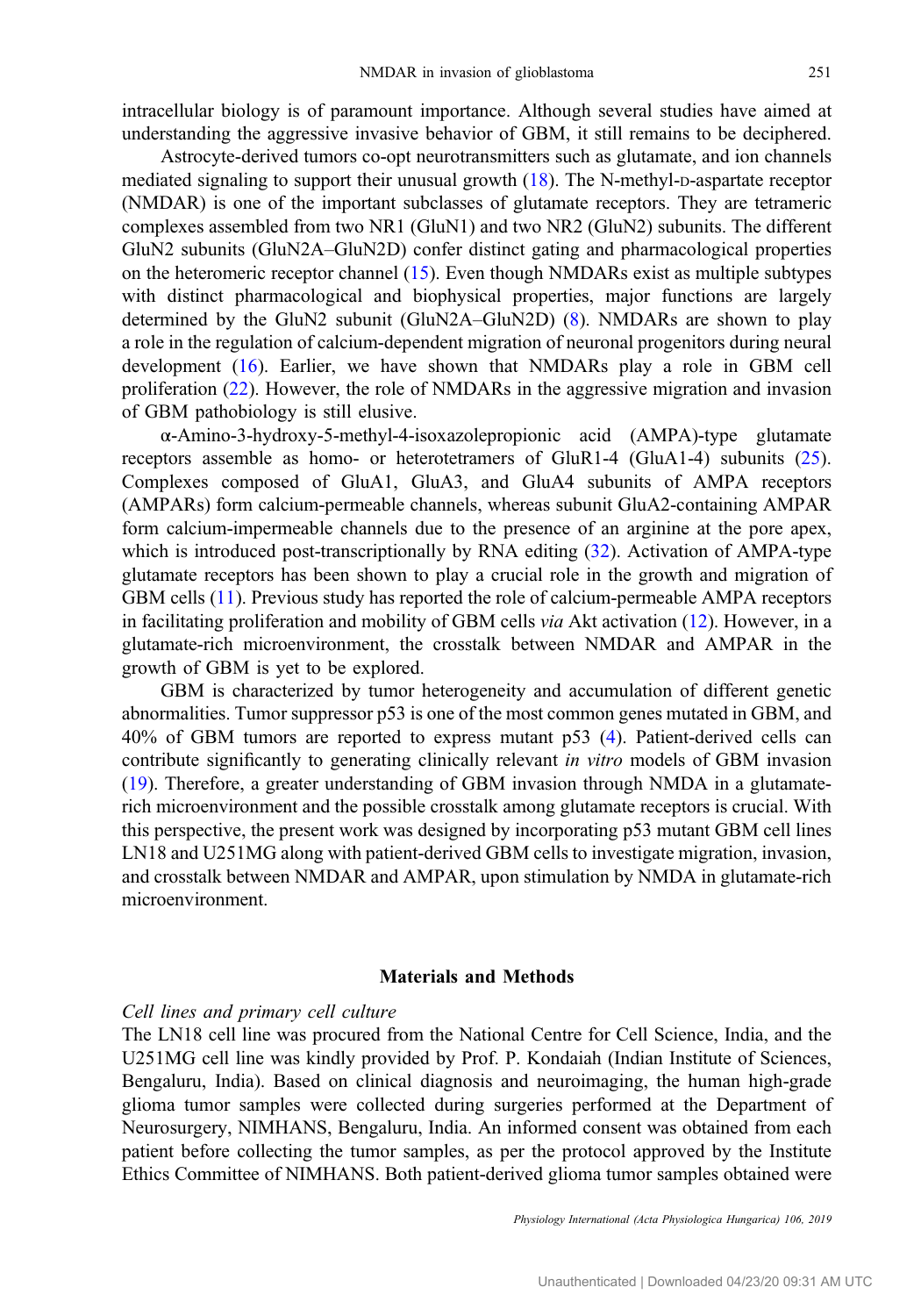diagnosed as GBM (according to 2007 WHO classification of gliomas) by a neuropathologist and were code numbered as HGP-1 and HGP-3 (HGP-1 was 15% mutant for p53 and HGP-3 was 30% mutant for p53). Primary culture cells were obtained by processing these GBM tumor samples using Dulbecco's Modified Eagle's Medium-high glucose (DMEM; D5648-1L, Sigma-Aldrich, USA) with 20% fetal bovine serum (FBS; Gibco, USA) and 1% PenStrep (Gibco, USA) to obtain adherent cell cultures ([23\)](#page-9-0). These cells were made into 5–10 passages. The LN18 and U251MG cell lines were maintained in DMEM supplemented with 10% FBS and 1% PenStrep. Cells were incubated at 37 °C in a humidified atmosphere containing  $5\%$  CO<sub>2</sub>.

## Materials

NMDA (product number: M3262-25MG, Sigma-Aldrich) was resuspended in sterile water as per manufacturer's instructions and working dilutions were made in serum-free DMEM. Glycine (product number: 50046-50MG, Sigma-Aldrich) was resuspended in sterile water as per manufacturer's instructions and working dilutions were made in serum-free DMEM. MK-801 hydrogen maleate (product number: M107-5MG, Sigma-Aldrich) was dissolved in dimethyl sulfoxide (cat. no. D2650, Sigma Chemicals, St. Louis, MO, USA). 3-(4,5-Dimethylthiazol-2-yl)-2,5-diphenyltetrazolium bromide (MTT) (cat. no.: M2128- 1G, Sigma Aldrich, USA) was resuspended in DMEM.

NMDARs in GBM cells were activated by treating these cells with NMDA (100 μM) (Sigma-Aldrich) and the cofactor glycine (10 μM) (Sigma-Aldrich). Inhibition of NMDAR activation was done using a highly potent and selective non-competitive NMDA receptor antagonist, MK-801 (100 μM) (Sigma-Aldrich).

Invasion assay. Invasion of GBM cells was investigated by the in vitro trans-well Matrigel (cat. no. 354480, BD Biosciences, Franklin Lakes, NJ, USA) invasion assay [\(7](#page-9-0)). Cells were added to the upper chamber and incubated for 24 h with or without NMDA and the lower compartment contained standard culture medium with 10% FBS acting as a chemoattractant. Invaded cells were fixed and stained with crystal violet. Stained cells were counted in five random fields of the membrane using an inverted microscope. Effect of MK-801 on the invasion of GBM cells was analyzed by pretreating the GBM cells with MK-801 for 30 min and incubating them with or without NMDA for 24 h. Data shown are representative of three individual experiments.

Migration assay. Migration of GBM cells was investigated by the trans-well migration method as described earlier with minor modification ([13](#page-9-0)). Cells were added to the upper chamber and incubated for 24 h with or without NMDA and the lower compartment contained standard culture medium with 10% FBS acting as a chemoattractant. Migrated cells were fixed and stained with crystal violet. Stained cells were counted in five random fields of the membrane using an inverted microscope. Effect of MK-801 on the migration of GBM cells was analyzed by pretreating the GBM cells with MK-801 for 30 min and incubating them with or without NMDA for 24 h. Data shown are representative of three individual experiments.

RNA extraction and reverse transcription polymerase chain reaction (PCR). Total RNA was extracted using TRIzol (Invitrogen, Carlsbad, CA, USA) and cDNA synthesis was performed with EasyScript reverse transcriptase (Applied Biological Materials Inc., Richmond, British Columbia, Canada) following the manufacturer's instructions. PCR was performed in  $2\times$ Genei red dye master mix (Merck, Mumbai, India) using the primers listed below following manufacturer's instructions in a Nexus gradient mastercycler (Eppendorf AG, Hamburg, Germany) machine. The PCR machine was programmed for activation of the enzyme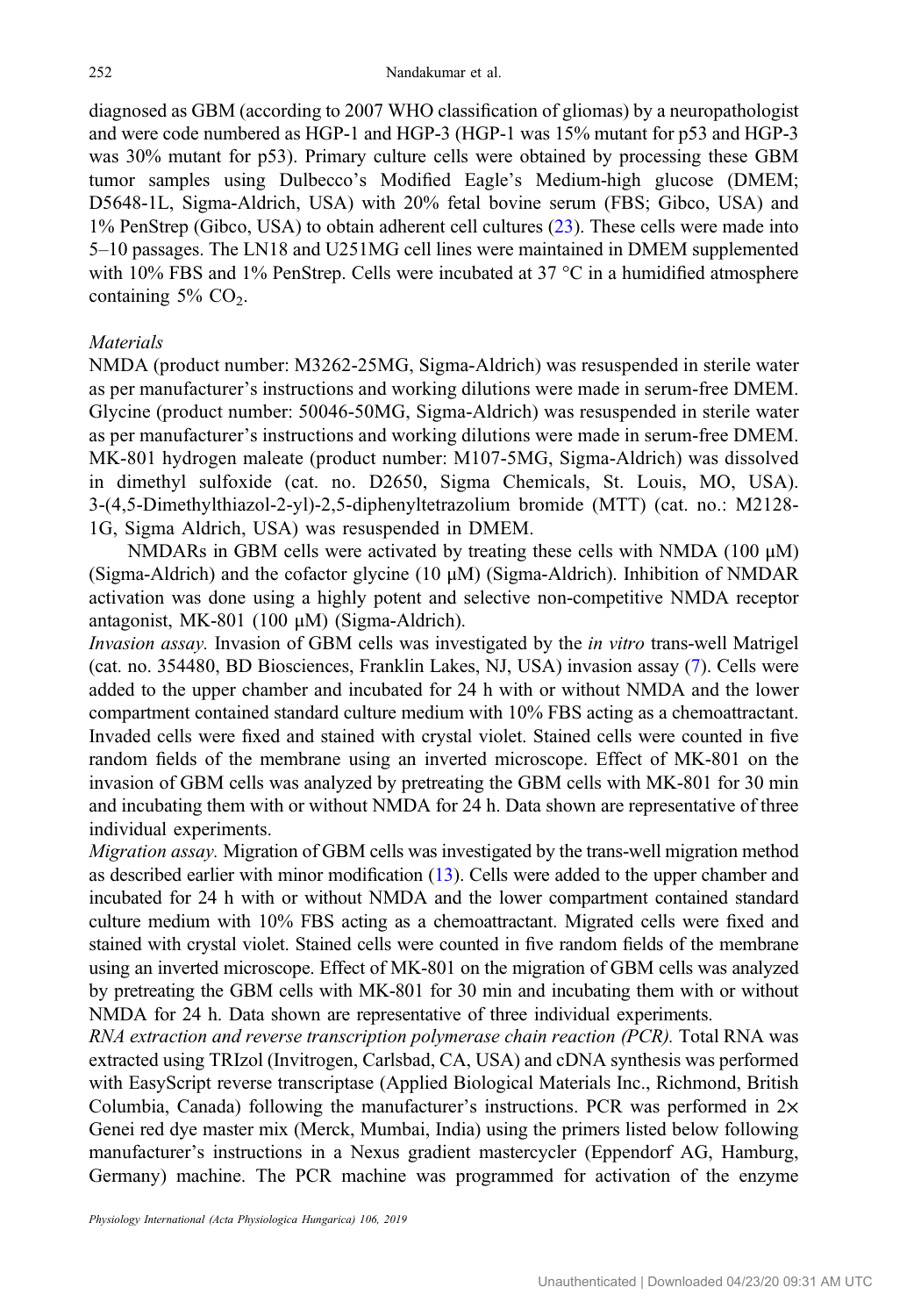at 95 °C for 5 min, followed by 30 cycles with each cycle containing 15 s for denaturation at 95 °C, 15 s for annealing at 53 °C, and 60 s extension at 72 °C.

Quantitative real-time PCR (RT-qPCR). RT-qPCR was conducted using  $2 \times$  EvaGreen real-time PCR kit (Applied Biological Materials Inc.) following manufacturer's instructions in an ABI-7500 (Applied Biosystem Inc., Foster city, CA, USA) machine. The real-time  $qPCR$  machine was programmed for activation of the enzyme at 95 °C for 5 min, followed by 40 cycles each containing 15 s for denaturation at 95 °C, 15 s for annealing at 53 °C for all the genes except MMP-2 (61.9 °C), and 60 s extension at 60 °C or 72 °C. Melt curve analysis confirmed the specificity of the PCR products. Data were normalized to β-actin. Fold changes in gene expression were calculated using the delta–delta Ct method from the sample Ct values. A non-template control was included in each experiment. Primer sequences used for analysis of gene expression changes are displayed in Table I.

## Statistical analysis

Results are presented as mean  $\pm$  SD. Statistical analysis included Student's *t*-test method for two groups or one-way ANOVA followed by the suitable post-hoc test for multiple group comparisons. The values of  $p < 0.05$  were considered as significant.

| <b>Subunits</b> | Primer         | Sequence                      |
|-----------------|----------------|-------------------------------|
| GluN2A          | Forward primer | 5'-AACAATTCAACCAATGAGGG-3'    |
| GluN2A          | Reverse primer | 5'-CAGATAGAGGTCGTAAGTAAAC-3'  |
| GluN2B          | Forward primer | 5'-CAGAGTGAGAGATGGAATTG-3'    |
| GluN2B          | Reverse primer | 5'-CCTATTTAGCATATTGGACTGG-3'  |
| GluN2C          | Forward primer | 5'-CTTCTTTGCTGTCATCTTCC-3'    |
| GluN2C          | Reverse primer | 5'-GAAACTTCTTGTCACTGAGG-3'    |
| GluN2D          | Forward primer | 5'-TTTCATCTTCGAGTACCTCAG-3'   |
| GluN2D          | Reverse primer | 5'-ACCGAATTATTGAACACCAG-3'    |
| GluA1           | Forward primer | 5'-CTAGAA GATCCTTATGTGATGC-3' |
| GluA1           | Reverse primer | 5'-CTCCGTATTTTCCATCACTG-3'    |
| GluA2           | Forward primer | 5'-GGAATCTCCGTATGTT ATGATG-3' |
| GluA2           | Reverse primer | 5'-TTGTACTTGAACCCACAATG-3'    |
| GluA3           | Forward primer | 5'-TATTGTATCTGGGGCGTTAC-3'    |
| GluA3           | Reverse primer | 5'-TTGAGAACTCA AGAAGGGAG-3'   |
| GluA4           | Forward primer | 5'-GGTACGATAAAGG TGAATGTG-3'  |
| GluA4           | Reverse primer | 5'-AAAAGGTCAGCTTCATTCTC-3'    |
| $\beta$ -actin  | Forward primer | 5'-CGTGCGTGACATTAAGGAGA-3'    |
| $\beta$ -actin  | Reverse primer | 5'-CACCTTCACCGTTCCAGTTT-3'    |

Table I. Primer sequences for gene expression analyses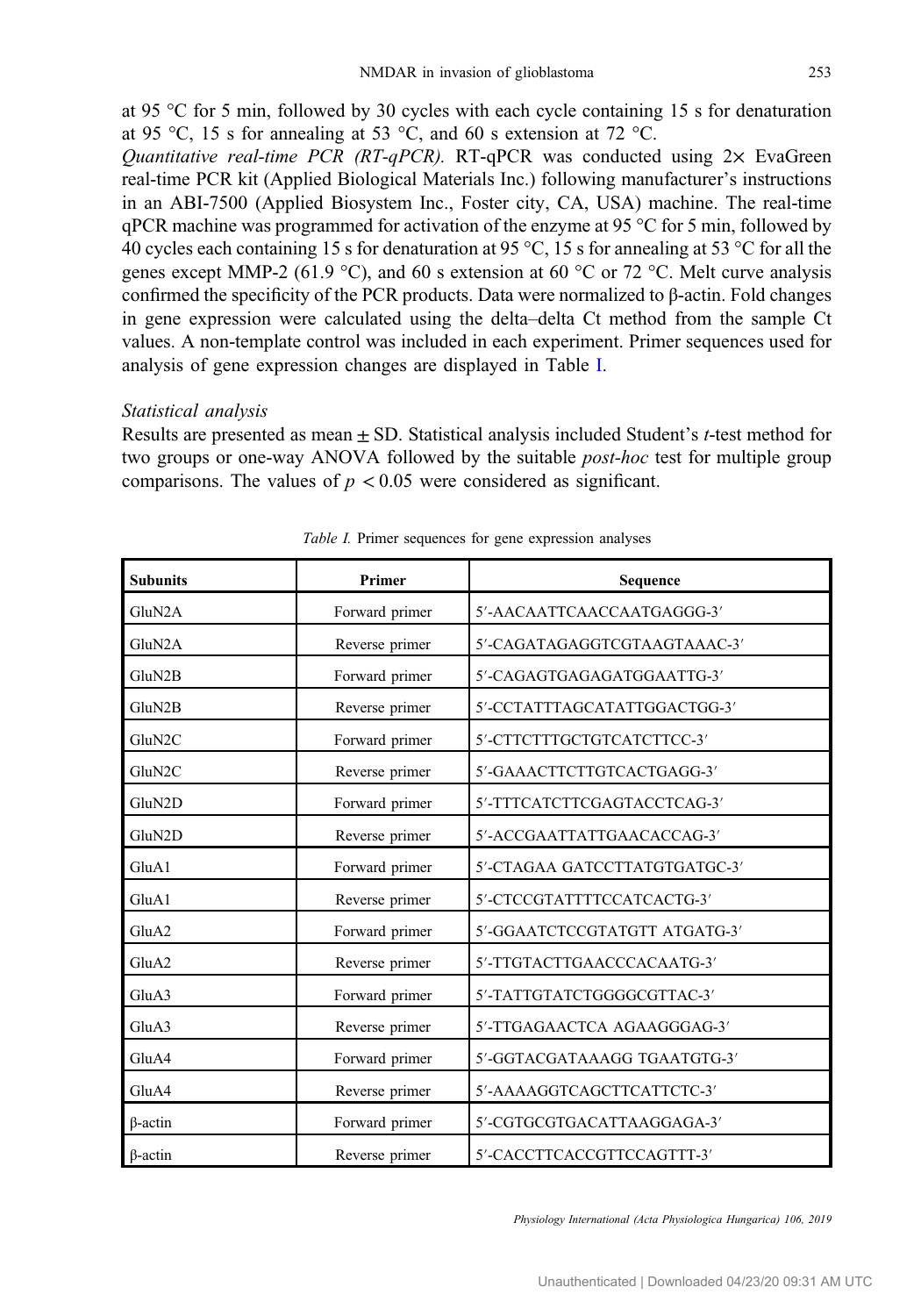## **Results**

## NMDAR promotes invasion of GBM cells

To examine the effect of NMDAR on the invasion of GBM, LN18, U251MG, and patientderived primary GBM cells (HGP-1 and HGP-3) were stimulated with NMDA (100 μM) and the cofactor glycine (10  $\mu$ M). Invasion mediated by NMDAR was investigated by *in vitro* Matrigel invasion assay. NMDAR significantly increased the invasion of these GBM cells compared to vehicle-treated control. Furthermore, to confirm that invasion was mediated through NMDAR, we blocked NMDAR by MK-801, a specific non-competitive inhibitor. The results suggest that inhibition of NMDAR significantly reversed the invasion in both the cell lines and the patient-derived primary GBM cells (Fig. 1).

## NMDAR promotes migration of GBM cells

Migration is a prerequisite for invasion of GBM. To examine the effect of NMDAR on the migration of GBM, LN18 and U251MG cells were stimulated with NMDA (100  $\mu$ M) and the cofactor glycine (10  $\mu$ M). Migration mediated by NMDAR was investigated by trans-well migration assay. NMDAR significantly increased migration of these cells compared to vehicle-treated control, and the effect was reversed by inhibitor MK-801. The results suggest that NMDAR promotes the migration of GBM cells (Fig. [2\)](#page-5-0).

## Effect of NMDA stimulation on expression of GluN2 subunits in GBM

LN18 and U251MG cells were stimulated with NMDA (100  $\mu$ M) and the cofactor glycine (10  $\mu$ M) for 24 h. Gene expression was quantified by RT-qPCR. NMDAR significantly



Fig. 1. Effect of NMDAR on GBM cell invasion: (a) LN18, (b) U251MG, (c) HGP-1, and (d) HGP-3 GBM cells were treated with NMDA (100 μM) and the cofactor glycine (10 μM) for 24 h with or without MK-801. (e), (f), (g), and (h) are the representative microscope pictures (magnification of these images is  $10\times$ ) depicting cell invasion with the corresponding graphs (a), (b), (c), and (d), respectively. Cell invasion was examined by in vitro trans-well Matrigel invasion assay as described in "Materials and Methods." Shown are the averages of three independent experiments performed in duplicate. Data are presented as the mean  $\pm$  SD. Statistics were performed using one-way ANOVA, followed by Tukey's test.  $\frac{*p}{0.05}$  and  $\frac{**p}{0.01}$  compared to respective vehicle-treated control.

 $p^{\mu}$   $\geq$  0.05 in comparison to NMDA-treated cells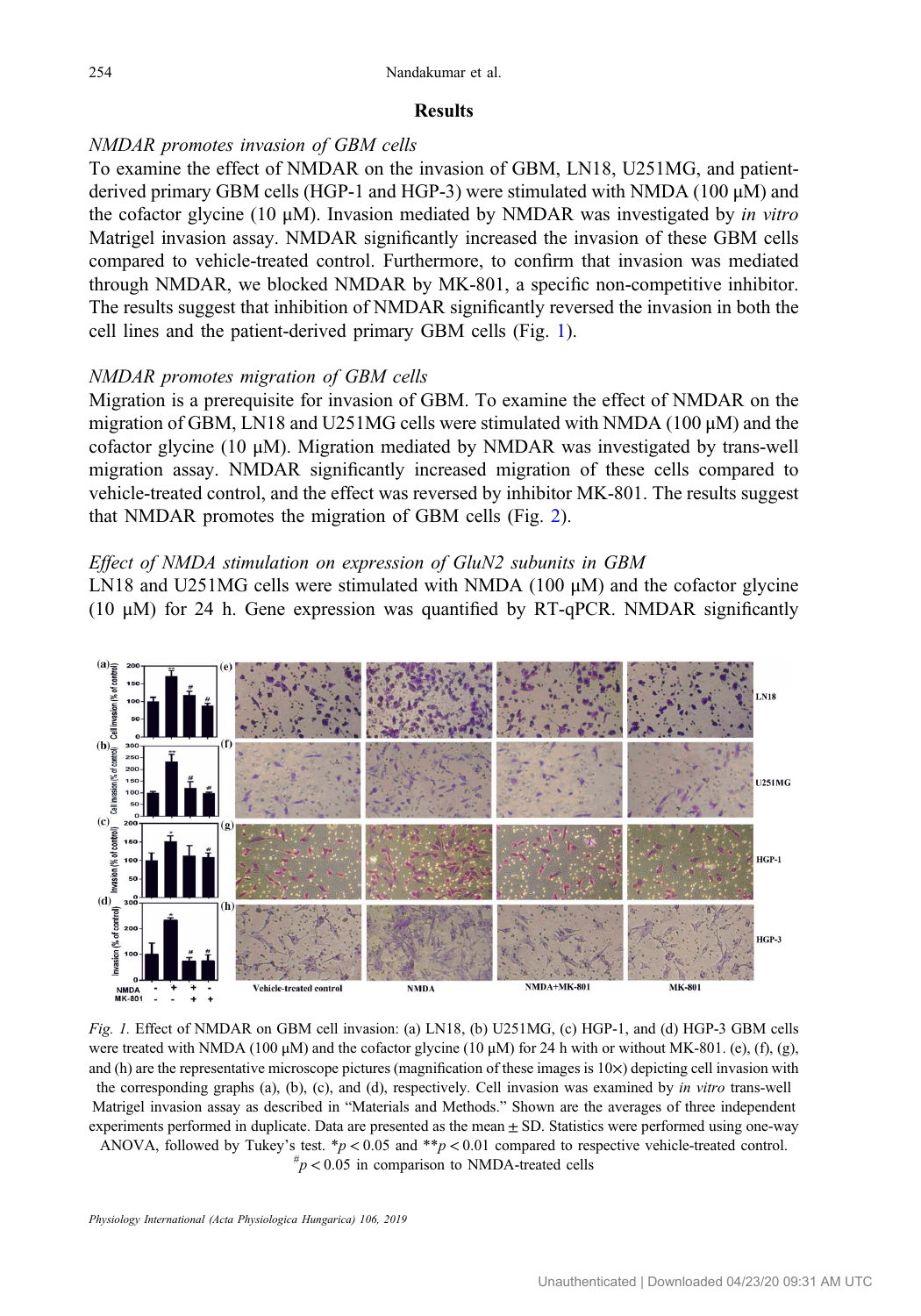<span id="page-5-0"></span>

Fig. 2. Effect of NMDAR on migration of GBM cells: (a) LN18 (b) U251MG cells were treated with NMDA (100  $\mu$ M) and the cofactor glycine (10  $\mu$ M) for 24 h with or without MK-801. (c) and (d) are the representative microscope pictures (magnification of these images is 10X) depicting cell migration with the corresponding graphs (a) and (b), respectively. The trans-well migration assay was evaluated as described in "Materials and Methods. Shown are the averages of minimum three independent experiments performed in duplicate. Statistics were performed using one-way ANOVA, followed by Tukey's test. Data presented as the mean  $\pm$  SD. \*p < 0.05 in comparison to respective vehicle-treated control.  $\frac{h}{p}$  < 0.05 in comparison to NMDA-treated cells



Fig. 3. Effect of stimulation of NMDA on expression of NMDAR and AMPAR subunits in GBM: (a, c) LN18, (b, d) U251MG cells were treated with NMDA (100  $\mu$ M) and the cofactor glycine (10  $\mu$ M) for 24 h. Expression of GluN2 and GluA subunits was quantified by RT-qPCR as described in "Materials and Methods" section. Shown are the averages of minimum three independent experiments. Statistics were performed using Student's t-test. Data are presented as the mean  $\pm$  SD. \*p < 0.05 and \*\*p < 0.01 in comparison to control

increased the mRNA expression of all the subunits of GluN2 in LN18, whereas in U251MG cells, expression of GluN2B, GluN2C, and GluN2D subunits was enhanced (Fig. 3a, b).

## Effect of NMDA stimulation on expression of GluA subunits in GBM

LN18 and U251MG cells were stimulated with NMDA (100 μM) and the cofactor glycine (10 μM) for 24 h. Gene expression was quantified by RT-qPCR. NMDAR significantly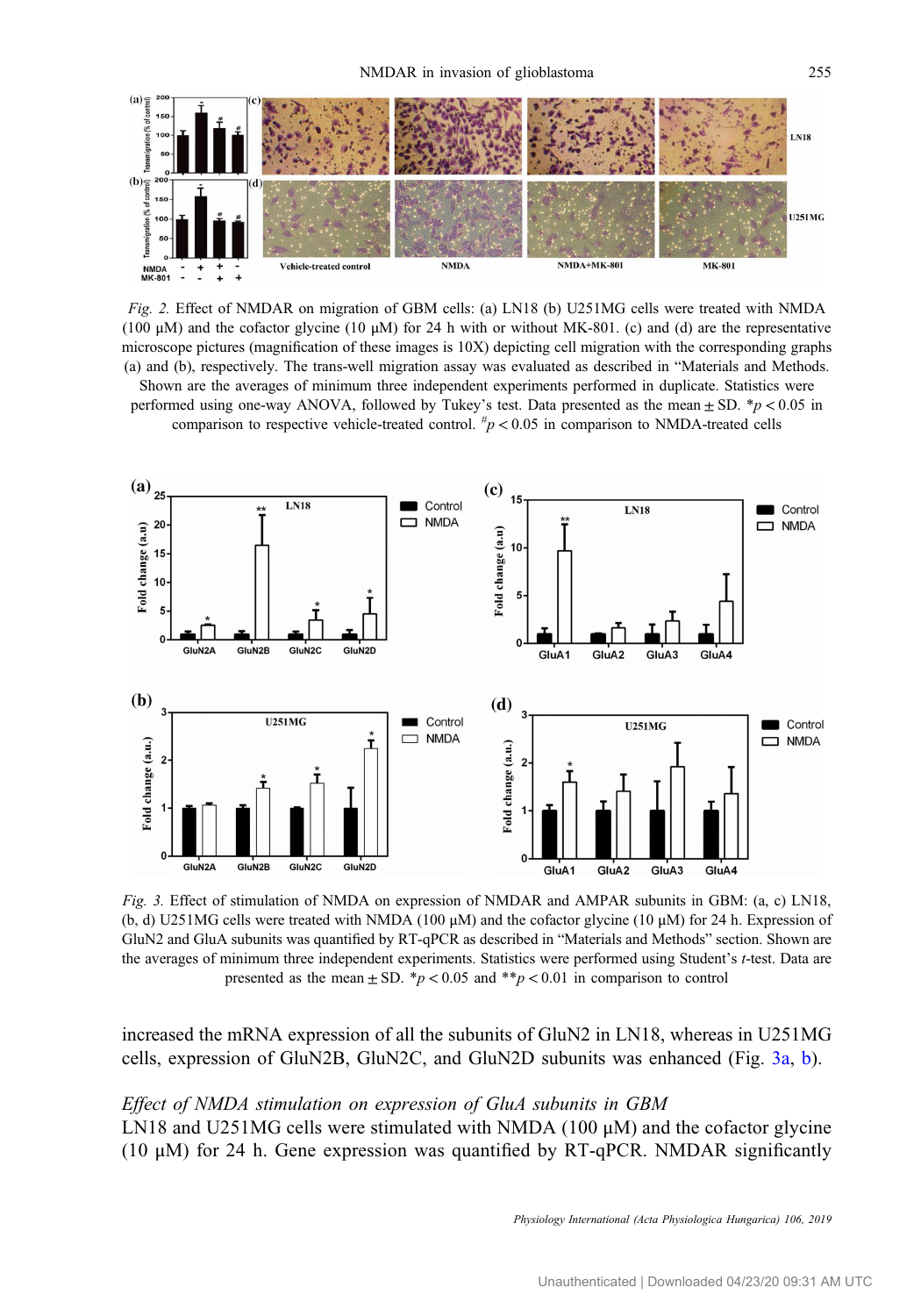increased the mRNA expression of only the GluA1 subunit of AMPAR in both cell lines, whereas there was no change in the expression of GluA2–A4 (Fig. [3c,](#page-5-0) [d](#page-5-0)).

### **Discussion**

GBM cells secrete significant amounts of glutamate into the tumor microenvironment, thereby initiating the intracellular signaling by glutamate-induced modulation of their ion channels. NMDAR-type glutamate receptors have a high affinity for glutamate. Our earlier study has demonstrated the inhibition of GBM cell proliferation through NMDAR blockage. A recent study has highlighted memantine-derived compounds to have antiproliferative effect on GBM ([5\)](#page-9-0). In this study, we evaluated the effect of NMDA stimulation on NMDAR and AMPAR, and its role in invasion and migration of GBM cells.

NMDA receptors are highly permeable to calcium and do not readily desensitize. GluN2 (GluN2A–GluN2D) subunits determine the functional properties of NMDARs, although they are heteromultimeric protein complexes composed of GluN1 and GluN2 subunits [\(2](#page-8-0)). Hence, to decipher the status of GluN2 receptors in a glutamate-rich microenvironment, we examined the levels of mRNA expression of GluN2 subunits upon stimulation by NMDA in U251MG and LN18 cells. We observed that the mRNA expression of all the subunits of GluN2 was significantly increased in LN18 cells, whereas in U251MG cells, expression of all GluN2 subunits except GluN2A was significantly enhanced. As per the evidences, there is a difference in the various intrinsic factors between LN18 and U251MG cells. U251MG cells are phosphatase and tensin homolog (PTEN) deficient, whereas LN18 cells are PTEN proficient ([17\)](#page-9-0). In the similar way, U251MG cells have methylated O6-methylguanine-DNA methyltransferase (MGMT) promoter, whereas LN18 cells have non-methylated MGMT promoter ([33\)](#page-10-0). Calcium influx following NMDAR stimulation is biphasic in nature. GluN2Acontaining NMDARs result in rapid and low levels of calcium influx, which is followed by a GluN2B-dependent, delayed, and more copious calcium inflow [\(21](#page-9-0)). We observed that on stimulation with NMDA, the expression of GluN2B in LN18 cells was increased many fold as compared to vehicle-treated control cells. It has been reported earlier that increased expression of GluN2B positively correlates with surface expression of GluA1 subunit in cortical neurons [\(14](#page-9-0)). Similarly, we evaluated the mRNA expression of AMPAR subunits in GBM cells on stimulation with NMDA. We observed significantly increased levels of mRNA expression of the GluA1 subunit of AMPAR in both GBM cells in comparison to vehicletreated control cells. Overexpression of GluA1 in GBM cells favors calcium-permeable AMPA-type glutamate receptors assembled from GluA1 and/or GluA4 subunits, as opposed to GluA2 subunits that render these receptors calcium-impermeable [\(11](#page-9-0), [20\)](#page-9-0). Our experimental result demonstrated that NMDA-induced selective upregulation and activation of GluA1 leads to expression of calcium-permeable AMPA receptors. Prior study has highlighted the role of calcium-permeable AMPARs in the induction of GBM growth and invasion ([11](#page-9-0)). Furthermore, evidences suggest that the intracellular calcium in U87MG cells activates mitogen-like sphingosine-1-phosphate ([3](#page-8-0)) which through its downstream kinase activity stimulates migration and invasion ([27\)](#page-9-0). Accordingly, calcium-binding protein like S100A4 has been implicated in tumor invasion ([26](#page-9-0)). Therefore, as evidenced from the effective increase in the expression of GluN2 and GluA1 subunits leading to calcium-permeable NMDAR and AMPAR, implication of NMDAR signal-mediated migration and invasion of GBM cells can be surmised. Calcium influx through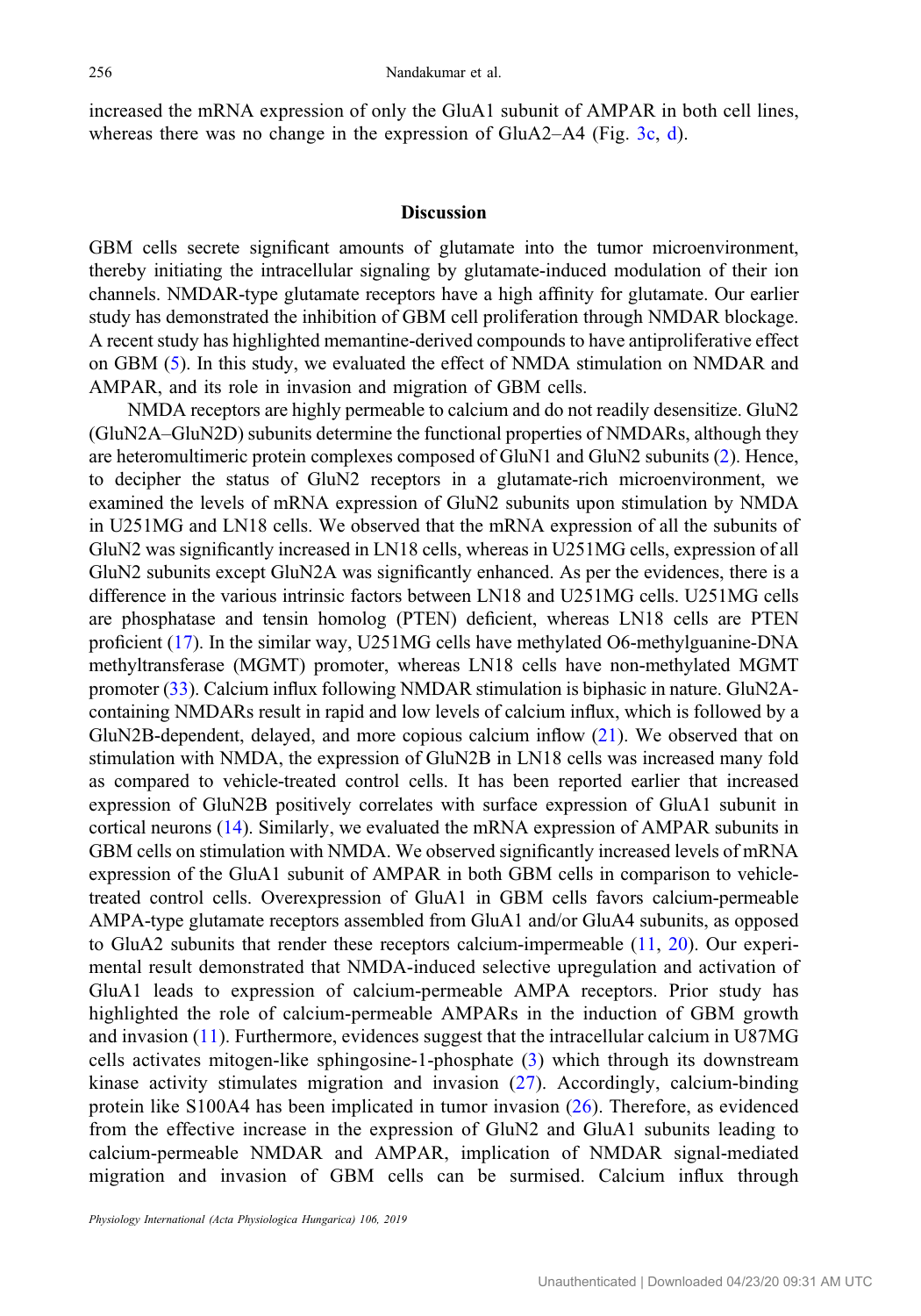<span id="page-7-0"></span>calcium-permeable glutamate receptors in turn contributes to the aggressive growth and invasive behavior of GBM [\(12](#page-9-0)).

Invasion is a defining hallmark of GBM, which is characterized by an aggressive local growth ([10](#page-9-0)) and is a product of continuous interaction between cancer cells with their surrounding microenvironment ([9\)](#page-9-0). In glutamate-rich microenvironment, significantly enhanced invasion in both LN18 and U251MG cells was observed on activation of NMDARtype glutamate receptors by its agonist NMDA (100 μM) along with glycine (10 μM). This effect was significantly attenuated by the selective non-competitive NMDAR antagonist MK-801. A similar response was observed in patient-derived primary glioma cells. This novel finding illustrates the role of NMDAR in GBM cell invasion. In addition, this study demonstrated that NMDAR mediated increased migration in GBM cell lines, which was inhibited by an NMDAR antagonist. As observed in this study, the difference in the levels of expression of GluN2A in LN18 and U251MG cells on activation of NMDAR possibly reflects the same theme of phenotypic difference. However, in terms of recorded invasion and migration mediated through NMDAR, the observed difference was not found to be statistically significant. Although it is apparent that there is a certain difference in the receptor subunit expression pattern through NMDAR activation, it cannot be considered to have any functional significance with respect to invasion and migration in these cell lines. Another observation reported by Shipton and Paulsen ([24\)](#page-9-0) regarding short-term memory impairment indicated the decrease in NMDAR-mediated currents as the primary cause without any selective contribution of the GluN2A, GluN2B subunits of NMDAR. This evidence might have similar implications to our experimental results. More in-depth research to further study phenotypic/functional effects of NMDAR activation in GBM cells may provide new information.

To the best of our knowledge, this is the first study to evaluate the role of NMDAR in migration and invasion of GBM along with NMDAR and AMPAR interaction. The glutamate secreted from GBM cells functions in an autocrine and paracrine manner [\(6](#page-9-0)). In addition, autocrine and paracrine interactions implicated in the invasion of GBM have been reported to constitute recognized signaling systems in stages of neural development [\(10](#page-9-0)). NMDARs play a critical role in neural differentiation and calcium-dependent migration of



Fig. 4. Schematic diagram showing a potential role of NMDAR in migration and invasion of GBM cells: NMDA induces overexpression of NMDAR and calcium-permeable AMPAR subunits, and their crosstalk mediates migration and invasion of GBM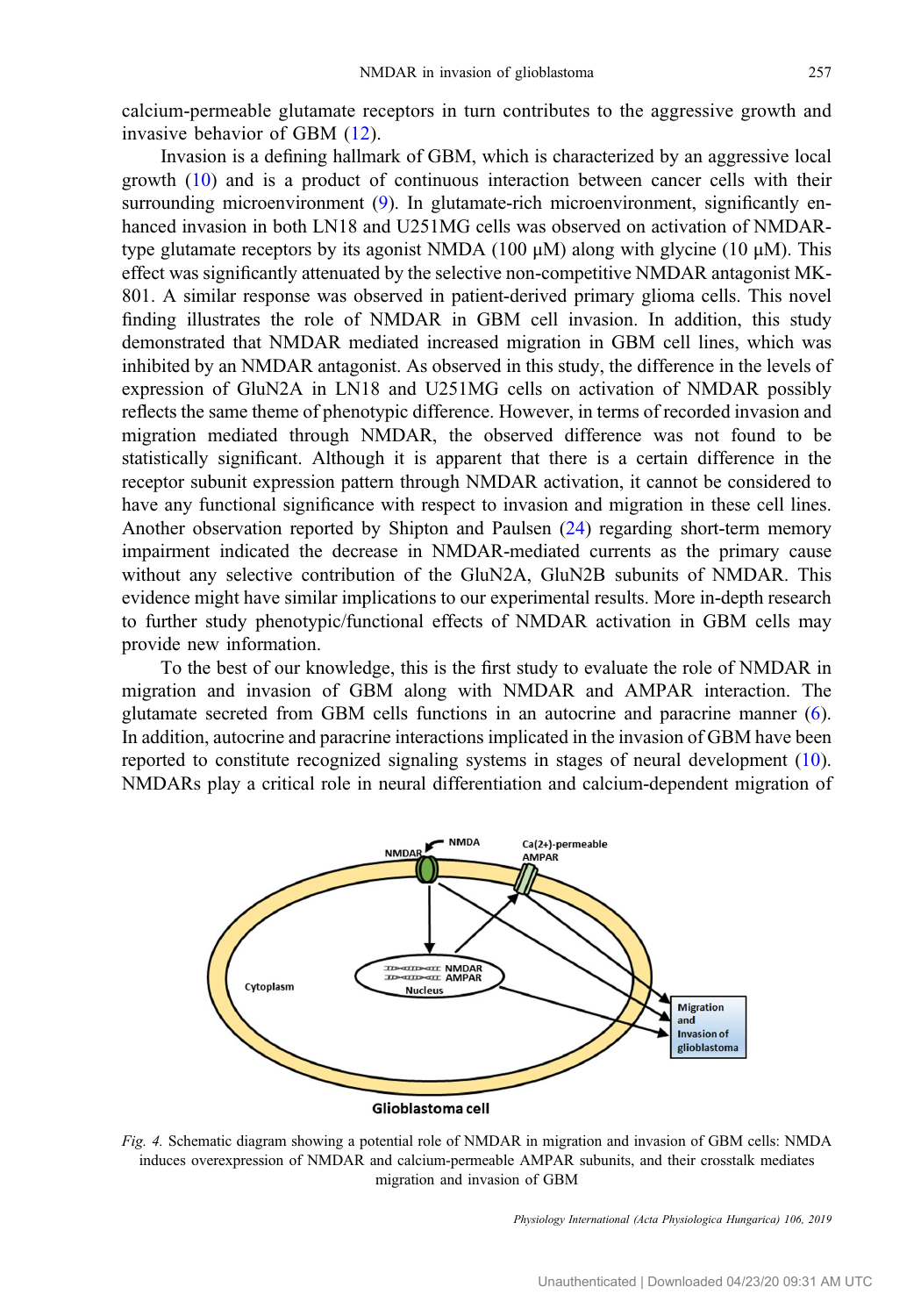<span id="page-8-0"></span>neurons [\(16](#page-9-0)). This study juxtaposes NMDAR-mediated normal neural developmental to NMDAR-induced migration and invasion of GBM cells. Interestingly, decane-1,2-diol ditosylated derivative interacts with NMDA receptor causing GBM cytotoxicity [\(29](#page-9-0)). A recent study has shown that nitromemantines mediate tumoricidal effect by inhibition of NMDAR signaling in high-grade gliomas (1). Current literature and our findings highlight the significance of NMDAR in GBM biology. High-glutamate microenvironment in GBM, crosstalk between NMDAR and AMPAR leading to downstream intracellular calcium signaling with multiple intermediaries, is a highly orchestrated process, which requires further exploration.

In summary, this study highlights the novel role of NMDAR in enhancing GBM cell migration and invasion. In the glutamate-rich microenvironment, NMDA induces overexpression of calcium-permeable NMDAR and AMPAR subunits, and their crosstalk provides a plausible rationale for increased GBM invasiveness (represented in schematic diagram of Fig. [4](#page-7-0)). Detailed mechanisms underlying effects mediated by NMDAR signaling in GBM await further exploration. Our observations emphasize the compelling need for indepth analysis of glutamate receptor subunit-related pathways and the downstream signaling in GBM.

### Acknowledgements

The authors gratefully acknowledge Dr. M. Borkotokey for the language editing, and the Neuropathologists, Department of Neuropathology for neuropathological diagnosis of glioma. PR acknowledges the senior research fellowship from the Council of Scientific and Industrial Research (CSIR), India. This work was supported by a research grant from the Science and Engineering Research Board (SERB), New Delhi, India (grant number: EMR/ 2014/000937), and a research grant from the Department of Biotechnology (DBT), New Delhi, India (grant number: BT/PR3431/MED/30/648/2011) to the corresponding author.

## Conflict of interest

The authors declare no competing interest.

#### Abbreviations

| AMPA  | : $\alpha$ -amino-3-hydroxy-5-methyl-4-isoxazole propionic acid |
|-------|-----------------------------------------------------------------|
| DMEM  | : Dulbecco's Modified Eagle's Medium                            |
| DMSO  | : dimethyl sulfoxide                                            |
| GBM   | : glioblastoma                                                  |
| MMPs  | : matrix metalloproteinases                                     |
| MTT   | : 3-(4,5-dimethylthiazol-2-yl)-2,5-diphenyltetrazolium bromide  |
| NMDAR | $\cdot$ N-methyl-p-aspartate receptor                           |

NMDAR : N-methyl-D-aspartate receptor

## **REFERENCES**

- 1. Altinoz MA, Elmaci I: Targeting nitric oxide and NMDA receptor-associated pathways in treatment of high grade glial tumors. Hypotheses for nitro-memantine and nitrones. Nitric Oxide 79, 68–83 (2018)
- 2. Bai N, Hayashi H, Aida T, Namekata K, Harada T, Mishina M, Tanaka K: Dock3 interaction with a glutamatereceptor NR2D subunit protects neurons from excitotoxicity. Mol. Brain. 6, 22 (2013)
- 3. Belkaid A, Currie JC, Desgagnes J, Annabi B: The chemopreventive properties of chlorogenic acid reveal a potential new role for the microsomal glucose-6-phosphate translocase in brain tumor progression. Cancer Cell Int. 6, 7 (2006)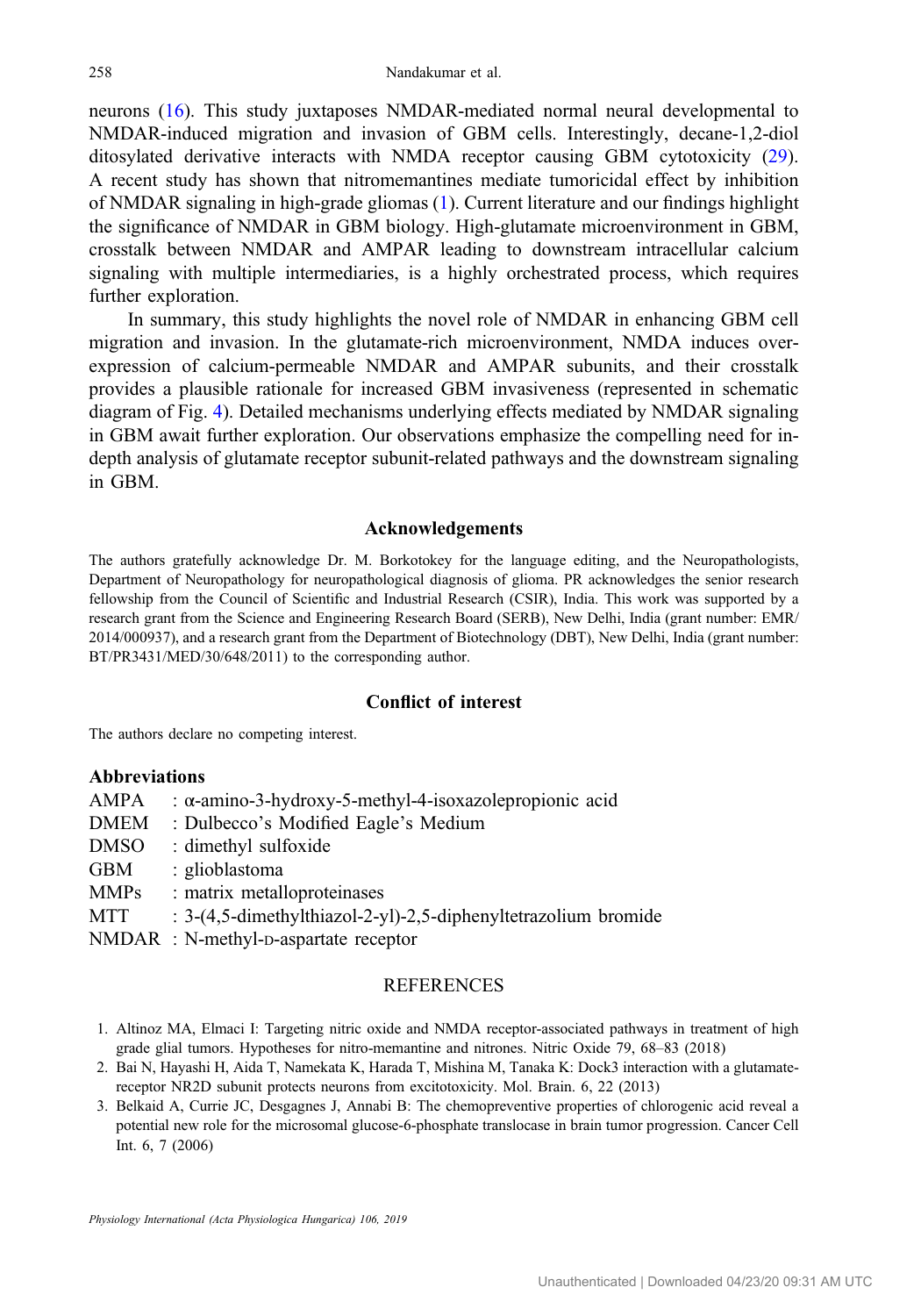- <span id="page-9-0"></span>4. Blough MD, Beauchamp DC, Westgate MR, Kelly JJ, Cairncross JG: Effect of aberrant p53 function on temozolomide sensitivity of glioma cell lines and brain tumor initiating cells from glioblastoma. J. Neurooncol. 102, 1–7 (2011)
- 5. Cacciatore I, Fornasari E, Marinelli L, Eusepi P, Ciulla M, Ozdemir O, Tatar A, Turkez H, Di Stefano A: Memantine-derived drugs as potential antitumor agents for the treatment of glioblastoma. Eur. J. Pharm. Sci. 109, 402–411 (2017)
- 6. de Groot J, Sontheimer H: Glutamate and the biology of gliomas. Glia 59, 1181–1189 (2011)
- 7. Fathima Hurmath K, Ramaswamy P, Nandakumar DN: IL-1beta microenvironment promotes proliferation, migration, and invasion of human glioma cells. Cell Biol. Int. 38, 1415–1422 (2014)
- 8. Gielen M, Siegler Retchless B, Mony L, Johnson JW, Paoletti P: Mechanism of differential control of NMDA receptor activity by NR2 subunits. Nature 459, 703–707 (2009)
- 9. Hanahan D, Weinberg RA: Hallmarks of cancer: the next generation. Cell 144, 646–674 (2011)
- 10. Hoelzinger DB, Demuth T, Berens ME: Autocrine factors that sustain glioma invasion and paracrine biology in the brain microenvironment. J. Natl. Cancer Inst. 99, 1583–1593 (2007)
- 11. Ishiuchi S, Tsuzuki K, Yoshida Y, Yamada N, Hagimura N, Okado H, Miwa A, Kurihara H, Nakazato Y, Tamura M, Sasaki T, Ozawa S: Blockage of  $Ca<sup>2+</sup>$ -permeable AMPA receptors suppresses migration and induces apoptosis in human glioblastoma cells. Nat. Med. 8, 971–978 (2002)
- 12. Ishiuchi S, Yoshida Y, Sugawara K, Aihara M, Ohtani T, Watanabe T, Saito N, Tsuzuki K, Okado H, Miwa A, Nakazato Y, Ozawa S:  $Ca<sup>2+</sup>$ -permeable AMPA receptors regulate growth of human glioblastoma via Akt activation. J. Neurosci. 27, 7987–8001 (2007)
- 13. Justus CR, Leffler N, Ruiz-Echevarria M, Yang LV: *In vitro cell migration and invasion assays.* J. Vis. Exp. 88, e51046 (2014)
- 14. Kim JY, Kim YJ, Lee S, Park JH: The critical role of ERK in death resistance and invasiveness of hypoxiaselected glioblastoma cells. BMC Cancer 9, 27 (2009)
- 15. Kim MJ, Dunah AW, Wang YT, Sheng M: Differential roles of NR2A- and NR2B-containing NMDA receptors in Ras-ERK signaling and AMPA receptor trafficking. Neuron 46, 745–760 (2005)
- 16. Komuro H, Rakic P: Modulation of neuronal migration by NMDA receptors. Science 260, 95–97 (1993)
- 17. Lee JJ, Kim BC, Park MJ, Lee YS, Kim YN, Lee BL, Lee JS: PTEN status switches cell fate between premature senescence and apoptosis in glioma exposed to ionizing radiation. Cell Death Differ. 18, 666–677 (2011)
- 18. Lyons SA, Chung WJ, Weaver AK, Ogunrinu T, Sontheimer H: Autocrine glutamate signaling promotes glioma cell invasion. Cancer Res. 67, 9463–9471 (2007)
- 19. Manini I, Caponnetto F, Bartolini A, Ius T, Mariuzzi L, Di Loreto C, Beltrami AP, Cesselli D: Role of microenvironment in glioma invasion: what we learned from in vitro models. Int. J. Mol. Sci. 19, 147 (2018)
- 20. Oh MC, Kim JM, Safaee M, Kaur G, Sun MZ, Kaur R, Celli A, Mauro TM, Parsa AT: Overexpression of calcium-permeable glutamate receptors in glioblastoma derived brain tumor initiating cells. PLoS One 7, e47846 (2012)
- 21. Poddar R, Chen A, Winter L, Rajagopal S, Paul S: Role of AMPA receptors in homocysteine-NMDA receptorinduced crosstalk between ERK and p38 MAPK. J. Neurochem. 142, 560–573 (2017)
- 22. Ramaswamy P, Aditi Devi N, Hurmath Fathima K, Dalavaikodihalli Nanjaiah N: Activation of NMDA receptor of glutamate influences MMP-2 activity and proliferation of glioma cells. Neurol. Sci. 35, 823–829 (2014)
- 23. Ramaswamy P, Goswami K, Nanjaiah ND, Srinivas D, Prasad C: TNF-alpha mediated MEK-ERK signaling in invasion with putative network involving NF-kappaB and STAT-6: a new perspective in glioma. Cell Biol. Int. 6 March 2019. doi[:10.1002/cbin.11125](http://dx.doi.org/10.1002/cbin.11125) [Epub ahead of print]
- 24. Shipton OA, Paulsen O: GluN2A and GluN2B subunit-containing NMDA receptors in hippocampal plasticity. Philos. Trans. R. Soc. Lond. B Biol. Sci. 369, 20130163 (2014)
- 25. Simeone TA, Sanchez RM, Rho JM: Molecular biology and ontogeny of glutamate receptors in the mammalian central nervous system. J Child Neurol. 19, 343–360; discussion 361 (2004)
- 26. Takenaga K, Kozlova EN: Role of intracellular S100A4 for migration of rat astrocytes. Glia 53, 313–321 (2006)
- 27. Van Brocklyn JR, Young N, Roof R: Sphingosine-1-phosphate stimulates motility and invasiveness of human glioblastoma multiforme cells. Cancer Lett. 199, 53–60 (2003)
- 28. Van Meir EG, Hadjipanayis CG, Norden AD, Shu HK, Wen PY, Olson JJ: Exciting new advances in neuro-oncology: the avenue to a cure for malignant glioma. CA Cancer J. Clin. 60, 166–193 (2010)
- 29. Viswanathan A, Zhurina A, Assoah B, Paakkunainen A, Musa A, Kute D, Saravanan KM, Yli-Harja O, Candeias NR, Kandhavelu M: Decane-1, 2-diol derivatives as potential antitumor agents for the treatment of glioblastoma. Eur. J. Pharmacol. 837, 105–116 (2018)